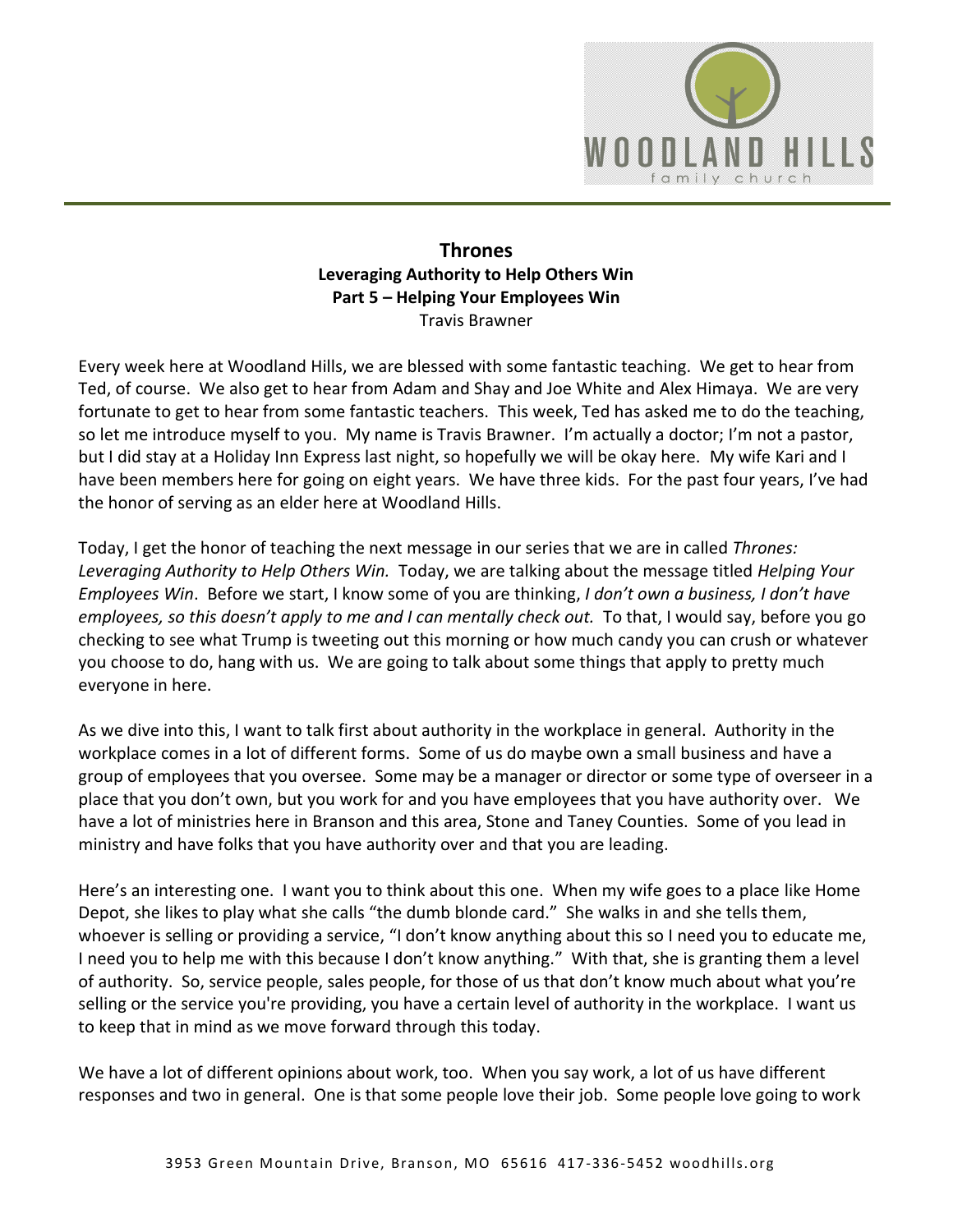on Monday morning or whenever their shift starts or whenever their work starts. They love going to work, they love the day to day, and they love what they do. Unfortunately, I would say, for the majority of us, the opposite is true. We tend to have this negative connotation of work. We even have phrases like TGIF because we're working Monday through Friday and we put in five days of work so that we can get these two days of recreation or rest. You might call it the 9:00 to 5:00.

Then there's this one here: **The Grind**. What is the grind? The grind is a repetitive and laborious task that can tend to wear you down like a grindstone. So, we have this negative connotation of work. I want to suggest something that you may never have thought of before. **The grind is a blessing**. Your job is a blessing. Work is a blessing. Some of you may be thinking, *You have no idea what I have to put up with in the workplace, what I have to go to, the people I have to deal with, the things I have to deal with; there's no way that my grind is a blessing.* To that, I would say let's take a step back for a moment and look into scripture and see what scripture has to say about the grind.

If you have your Bible and you want to follow along in your own Bible, turn to Ecclesiastes 3. We are going to be going through Verses 9 through 13. As we talk about the grind, let's look at what it says in Ecclesiastes 3. *[9](http://www.studylight.org/desk/?q=ec%203:9&t1=en_niv&sr=1) What do workers gain from their toil? [10](http://www.studylight.org/desk/?q=ec%203:10&t1=en_niv&sr=1) I have seen the burden God has laid on the human race. [11](http://www.studylight.org/desk/?q=ec%203:11&t1=en_niv&sr=1) He has made everything beautiful in its time. He has also set eternity in the human heart…* If you are an underliner or a highlighter, go ahead and mark that up there. He has put eternity in a man's heart. We are going to come back to that later. *…yet no one can fathom what God has done from beginning to end. [12](http://www.studylight.org/desk/?q=ec%203:12&t1=en_niv&sr=1) I know that there is nothing better for people than to be happy and to do good while they live. [13](http://www.studylight.org/desk/?q=ec%203:13&t1=en_niv&sr=1) That each of them may eat and drink, and find satisfaction in all their toil this is the gift of God.* That's exactly what we're reading here: the grind is a blessing.

Now, in an affluent country like the United States – affluent meaning a generally wealthy county – we tend to take our basic needs for granted. So, food, clothing, shelter… we just kind of expect that we are going to have that. Here at Woodland Hills, we support a school in Carrefour Dufort, Haiti with 150 students. Those 150 students show up to school Monday through Friday and when they are there, they get a mid-day meal. By the way, your generous giving helps support that. For 70% of those students, that mid-day meal is the only meal they will eat that day. I would suggest that when those families sit around a table and they have full plates of food in front of them, their gratitude is very different than ours. You see, in an affluent country, what happens is gratitude takes a back seat to entitlement.

This is where we have to understand the grind is a blessing because you see the grind is the means by which God provides for us; it is the means of our provision. Understanding that, I would suggest this to you. **It is inconsistent to be grateful for God's provision, but ungrateful for the means by which he provides**. Here's what that looks like. "God, thank you so much for food, for clothing, for shelter and, here in America, an affluent country, for the conveniences and comforts that I have. God, I'm very grateful. God, my job is a drag. Can you please help me here? This grind is wearing me out. I can't take it." It's inconsistent. The grind is a blessing. We've got to understand that. The grind is a blessing.

So, as we look into five points today, we're going to move on into this authority thing in the workplace and we are going to look at five points. Central to that is going to be a question and the question is "What's it all about?" We've asked that, right? Tomorrow morning when the alarm goes off and you're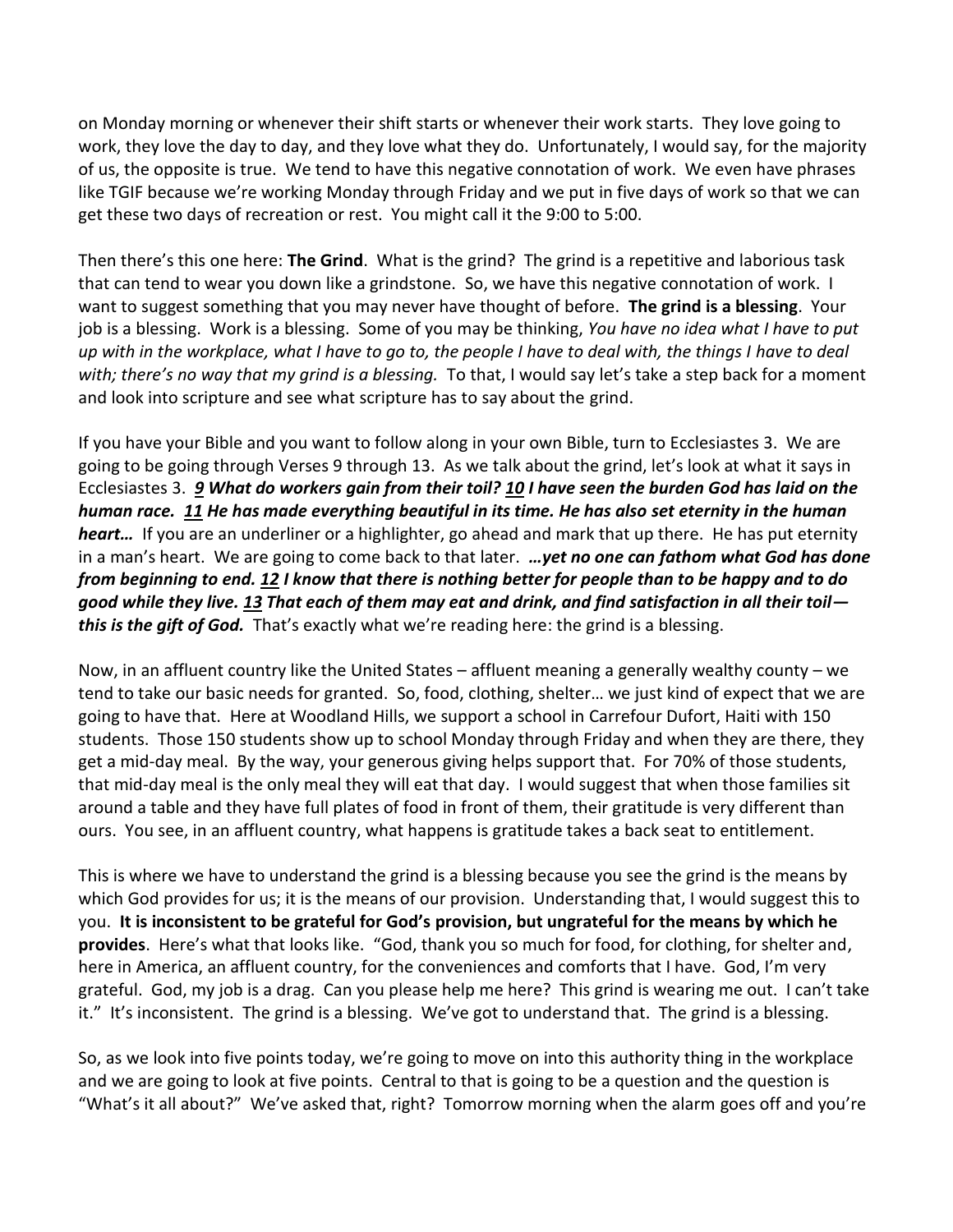hitting your snooze for the third time, you're asking "What is it all about?" That's the question we are going to look into as we look at these five points.

To start with, let's understand… and we know this. We all have different jobs. We have different workplaces, different environments. I bet I could give you a list of ten jobs, assigned, named jobs, and I could ask you to put them in order of importance. From number one down to number ten, what's the most important job out of all these ten and then what's the least important. I'll bet you even if we stacked up what we individually said against one another, they would be pretty close because we have this perceived understanding in our minds and in our society of which jobs are important and which ones are least important.

Here is point number one as we ask the question: "What's the grind all about?"

**1. It's not about the job.** Let's look at a couple of scriptures that talk to this. First Corinthians 10: 31 says, *So whether you eat or drink or whatever you do, do it all for the glory of God.* So, even in the most basic activity – eating and drinking – we are to do it to the glory of God.

Colossians 3: 23 says this: *Whatever you do, work at it with all your heart, as working for the Lord, not for human masters…* I love this verse because what it does, when we're talking about "it's not about the job," is it levels the playing field. It takes that ranked list that you just made, top importance to lowest importance – and shakes them all up and throws them out on the table. It's a level playing field; they are all there together. Now understand that in the workplace, hierarchy of authority is important and leadership and chain of command is all important. That's not what I'm saying. What I'm saying is as we perceive importance of our job in what's it all about, we are all on a level playing field according to Colossians 3:23.

So, once we get it all out there on a level playing field, all the importance the same, there is something else that comes in that's far more important than our importance list that we've made and it's this thing called **culture**. Culture is an interesting word. It's an interesting thing. We hear about it a lot in business. It's brought up a lot and it's one of those things that's hard to define, but here's what it is. Culture is the beliefs and behaviors characteristic of a particular group. By the way, your workplace is a particular group.

I want to tell you a personal story that highlights that it's not about the job and that culture matters. We recently had to have our septic tank pumped at our house. If you don't know what that means, we needed someone to drive a big tank trunk to our house, take a hose, plug it into this big tank that's under the ground, and remove the accumulation of our toilet flushes from the last several years. Not something that we instantly think is glamorous, if we're just being honest with one another.

I get the name of a company, Boerman Septic, and I call them. The lady that answered the phone was amazing. She treated me with respect, with kindness, with joy, and with a willingness to serve. I'm thinking *Am I getting septic tank pumped or am I booking a trip to Disney here*. It was amazing the incredible way this woman treated me on the phone. She said, "I'm going to call one of our drivers and they'll call you and set this up and we'll get it taken care of. Thank you so much for calling us."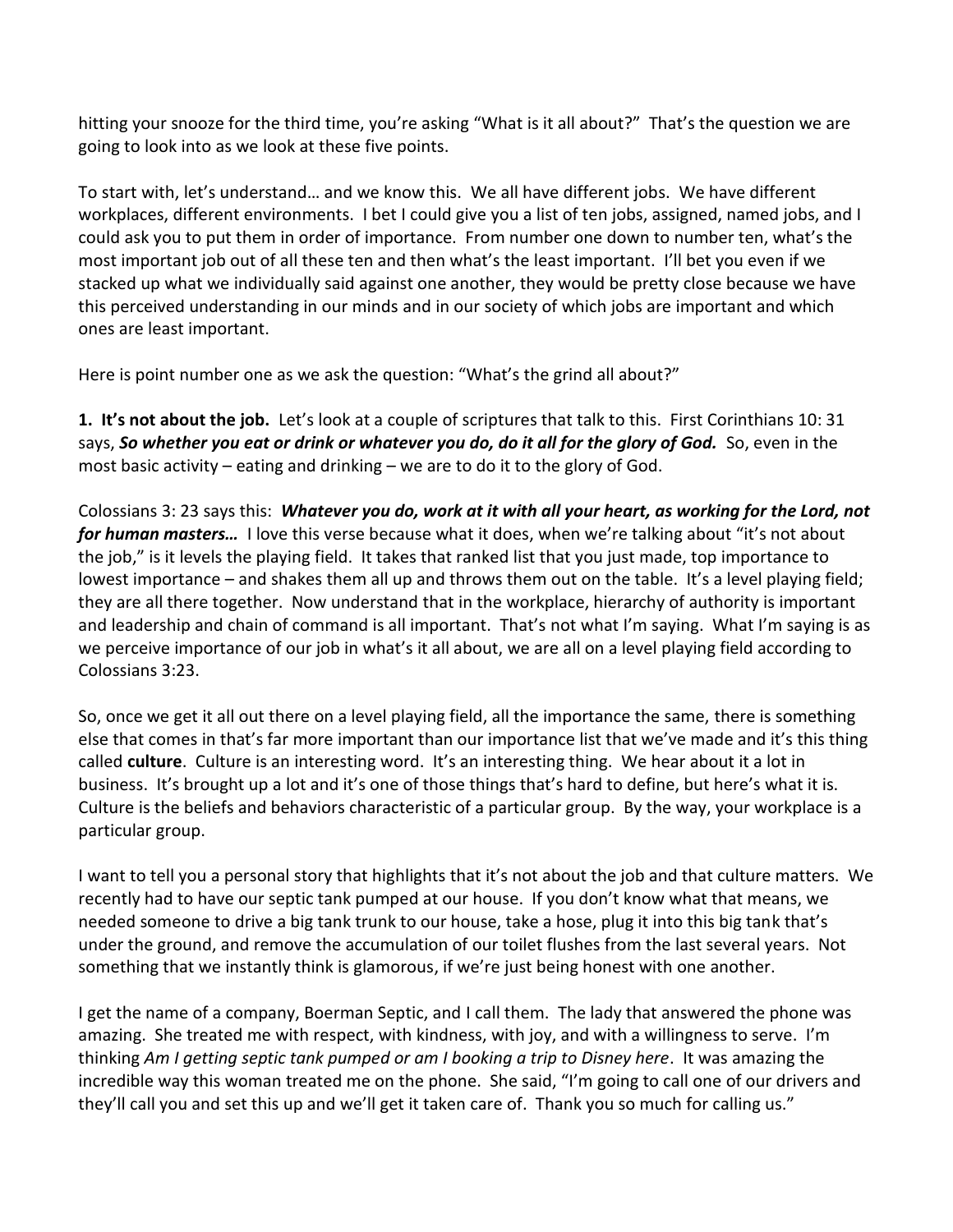I get a call from the driver. Guess what? I got the same thing: joy, and, frankly, with excitement and with a servant attitude about taking care of this. Again, it's not the most glamorous thing that we consider, yet the culture from which these people were treating me was amazing. I don't know where Boerman Septic or these individuals stand in their faith, but they've got Colossians 3: 23 figured out. The importance of what they were doing didn't matter; they were serving with a culture of excellence.

Leaders in the workplace, the culture starts and ends with you. Your attitudes, your behaviors, your words, your actions determine the culture of your workplace. What's more, that which you permit in the workplace, leaders, determines the culture in the workplace. There's something that we have to avoid, that we have to be careful about, and that is letting other petty things take importance over the culture of the environment that we're working in and that which we are trying to create as leaders in the workplace.

Here's the thing. Some people are chasing after these other petty things. In particular, employers are looking to a young generation and the talent, and they are trying to recruit and retain the young talent in the workplace. So, they are doing things like giving them beanbag chairs and free taco bars at lunch, trying to attract the young talent because they think that is what the young crowd wants. But, here's the thing, CNN Money reports that by the time the Millennial generation is 32 years old, they will have changed jobs four times. I'm from Generation X and we changed jobs two times by the time we were age 32. I'm looking around and I see some Baby Boomers and they're thinking, *I didn't change jobs four times my entire working career, maybe not even two times.* 

What can happen is we can focus on these smaller things that seem important for making people happy in the workplace, but the problem is the first time the person doesn't like the salsa on the taco bar, they are out of there. What's far more important and the best way we can leverage our authority and the culture of our workplace is to emphasize the importance of the culture – working as a team to serve with excellence. And the folks that you're working for and the folks that you're working with are going to find far greater pleasure in the toil being part of a team serving in excellence, rather than the other petty things that we may think of.

You see, two things. One is they'll find much greater pleasure in that, but two is this is amazing job security. Let me show you what I'm talking about. This Boerman's driver, if I took him out of that job and I put him in any other job, you name it, his willingness and his ability to work from that culture is going to cause him success no matter where he goes. That's the best job security you can provide for anyone. It's creating that culture that they become accustom to working in.

So, number one, it's not about the job and culture matters.

**2. It's not about the deal**. In the same way that the jobs look different, the deal looks different. We have all kinds of deals. You may think of the traditional deal like making a sale. You may think of a bid for a contract as your deal. Or how about this: a promotion in the company that you're in, that next step up. How about this? We're in Branson. Ticket sales, filling the theater, bodies through the turnstiles. Maybe the deal looks like that for you.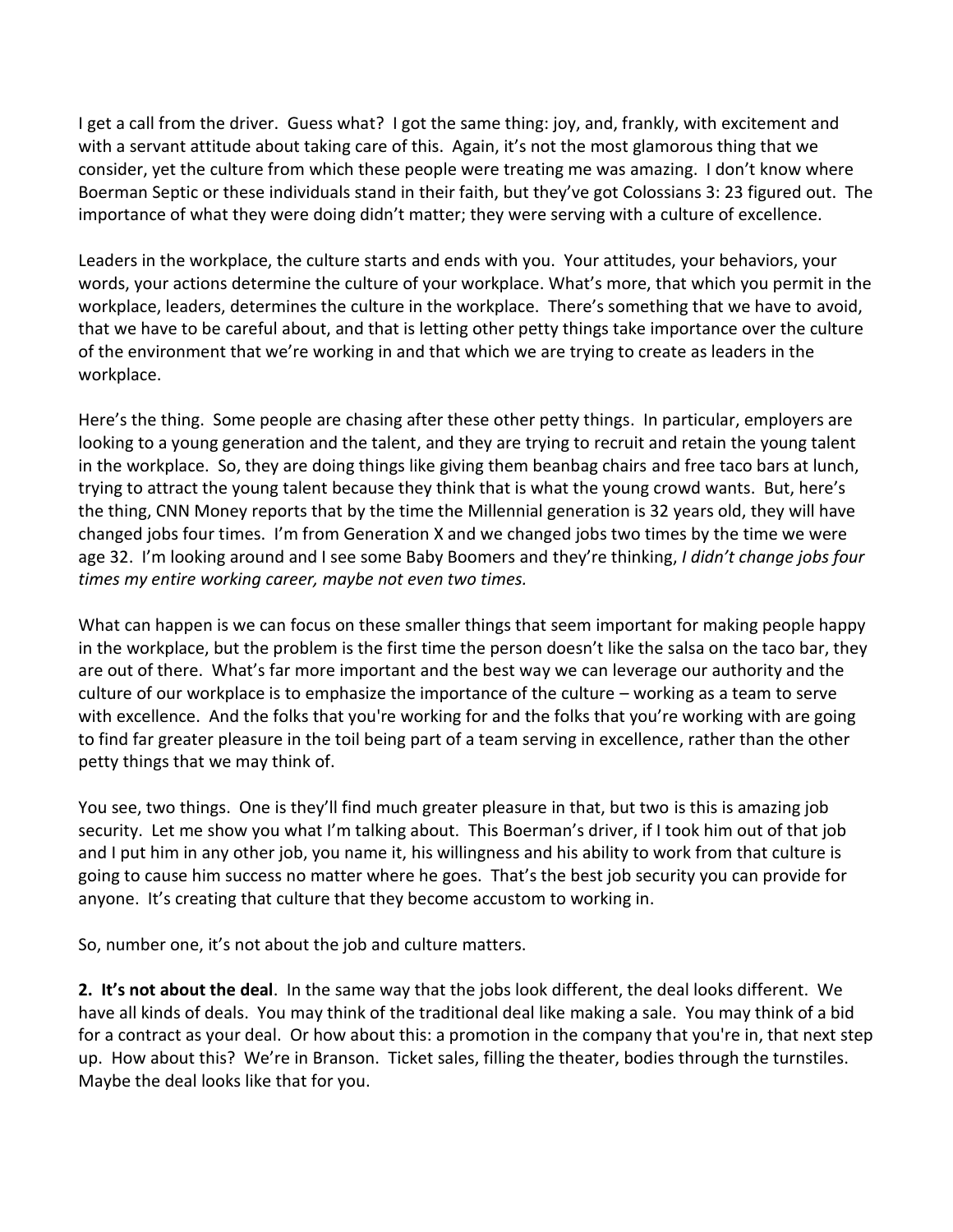How about this? Ministries. The big donation that's going to sustain your ministries or the accumulative donation that might sustain your ministry. So, we have all different kinds of deals.

The other thing is we have these mission statements that are supposed to help us. Mission statements are this pie in the sky, happy, everything's great, this is wonderful, we're all awesome, and this is what we are going to do and this is how we are going to do it. You've read mission statements, you've seen them; most companies have them. They are supposed to be this benchmark from which we operate, okay? It's not about the deal because the deal is the micro level of our operations, it's the small things, this is down in the weeds, the deal is down here. It's not up here. If it's all about the deal, then suddenly, the mission becomes less important, the culture become less important, the way that we do things becomes less important because if it's all about the deal, then if this deal doesn't come through, then it's over, it's done. When we make it about the deal, here's what happens. If you make it about the deal, this thinking comes out: *It's not personal; it's just business*. It's not personal; it's just business because it's all about the deal, right? So, I would suggest to you that **business always involves people so it's always personal**.

I have to be honest, in Stone and Taney Counties, I've heard this a lot: "It's not personal; it's just business." I hear it in different industries and in different places. Let's just be honest. Some of us have said that many times. I would challenge you, follower of Jesus, if this is part of your work vocabulary, stack it up against scripture. Business always involves people so it's always personal.

Let's look at what scripture has to say about it. In James 3, this is what I believe "It's just business" looks like. *[14](http://www.studylight.org/desk/?q=jas%203:14&t1=en_niv&sr=1) But if you harbor bitter envy and selfish ambition in your hearts, do not boast about it or deny the truth. [15](http://www.studylight.org/desk/?q=jas%203:15&t1=en_niv&sr=1) Such "wisdom" does not come down from heaven but is earthly, unspiritual, demonic[. 16](http://www.studylight.org/desk/?q=jas%203:16&t1=en_niv&sr=1) For where you have envy and selfish ambition, there you find disorder and every evil practice.* This is what "just business" looks like. Business always involves people so it's always personal.

As you have your business dealings and you carry out the deals, you're going to leave behind you a trail of witnesses to your character and your integrity. Behind you is a trail of witnesses to your character and integrity and long after people forget the deal… You may have a lot of great deals, but long after they forget the deal, they will remember how you dealt with it. You leave behind you a trail of witnesses to your character and integrity.

Do competing noises bother anyone else? Do y'all know what I'm talking about? It's a lot of things going on and just distracting you from things you may be trying to pay attention to. Young moms know what I'm talking about. You can't focus on one thing because there is too much vying for your attention. We have a lot of competing noises in our life and in business as well. We're on social media and we're reading blogs about how to run a business. We have our trade journals. We read books, a lot of books on how to be successful, how to make the sale, how to make the deal. We even have friends that, for some reason, even though they're not in the industry, think they know exactly how you should be doing things sometimes, right? So, friends with input into how we should be doing things in business and how we should do things.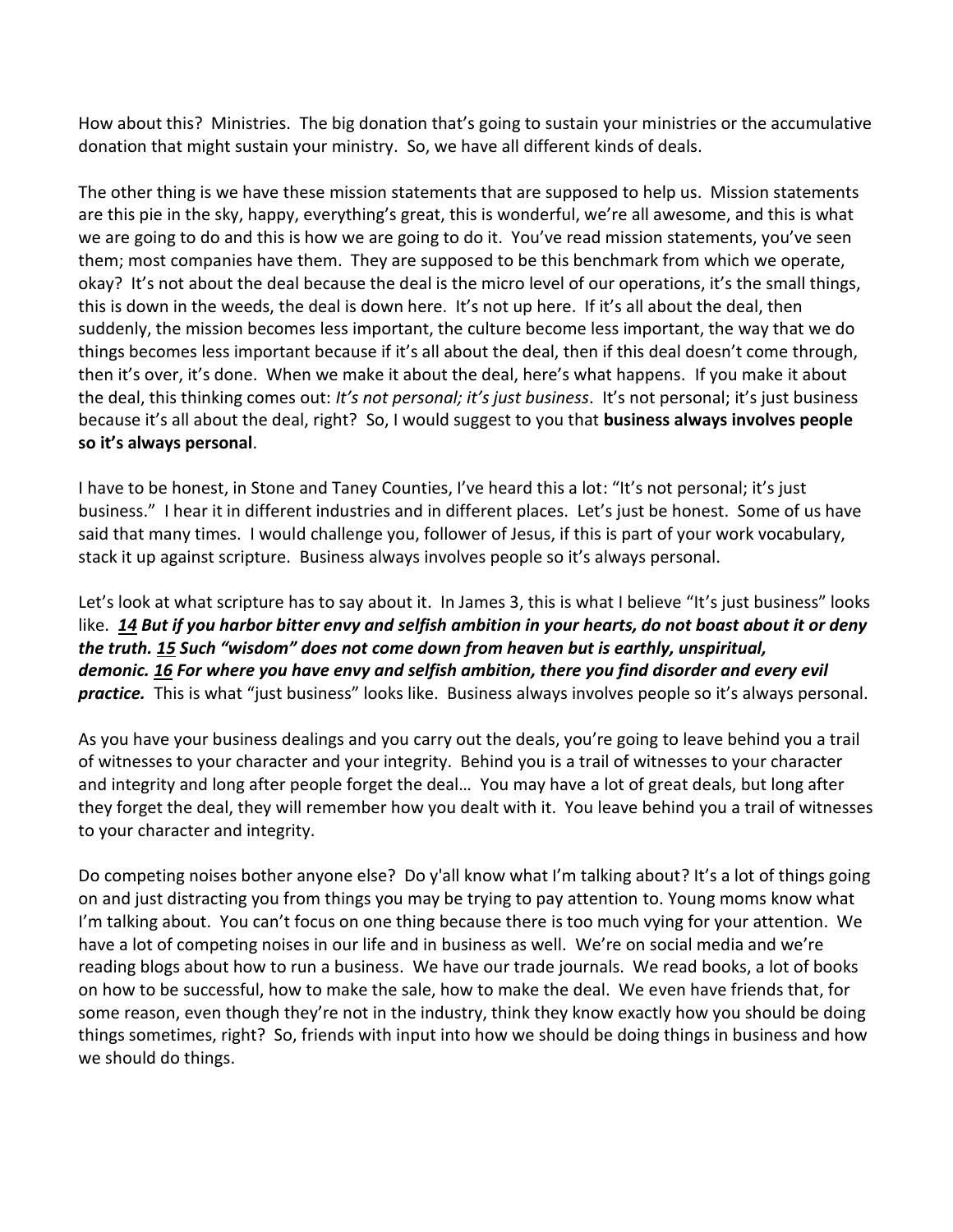So, my question to you, as we have all these competing noises, is with all of the competing noises in your life, what holds your conscience captive? What holds your conscience captive as all of these things are vying for your attention and trying to help you run your business or help you conduct business?

Martin Luther was a great reformist. In the  $16<sup>th</sup>$  Century, he was before the Holy Roman Emperor Henry the Fifth. Martin Luther recognized that the traditions of the church and, therefore, the people in it were being elevated to a level of holiness to that of scripture. He recognized that was wrong and he was teaching this thing called Sola Scriptura which means "by scripture alone." Scripture is the solitary source of truth that we have. He saw the church being elevated and the traditions being elevated and he said, "No, that's not right." He said Sola Scriptura. He was standing before the Holy Roman Emperor and he was saying "You must take everything back. You must tell people you were wrong and you must take everything back that you're teaching."

## Martin Luther says this and this is fantastic. *"I consider myself convicted by the testimony of Holy Scripture which is my basis. My conscience is captive to the Word of God."*

You see, we've got all these competing noises and we're reading lots of books, lots of blogs about how to run a business and, I believe, with all these competing noises... And while we are reading lots of books about how to run a business, we are overlooking the single most important book we need to be reading about how to run a business. With all the competing noises, does the Word of God have your conscience captive.

When I was growing up, we had one rule in the home. Young people are thinking, *Yes! They better choose it wisely because you only get one*. We had one rule in the home and that rule was do the right thing. It's really simple. Do the right thing. James 4: 17 is where that rule came from. It says, *If anyone, then, knows the good they ought to do and doesn't do it, it is sin for them.* That catches all right? My parents knew that we were following the Lord and that the Word of God held our conscience captive so that one rule was all that was needed. What holds your conscience captive, especially with all the competing noises.

Lolly Daskal wrote an article on inc.com titled *The Seven Reason the Best Employees Leave Even When They Like Their Job*. I'm going to read number six to you. She says lack of trust is number six. *"Your employees have an advantage point for viewing your behavior and weigh it against your commitments. If they see you dealing unethically with vendors, lying to stakeholders, cheating clients, or failing to keep your word, the best and most principled of them will leave. The rest, even worse, will stay behind and follow your lead."* What kind of authority are you leveraging?

Adam Donyes taught a couple of weeks ago on servant leadership. He said, *"Servant leaders leave an example worth following."* It's not about the deal.

So, point number one when we look at "What's the grind all about?" It's not about the job. It's not about the deal.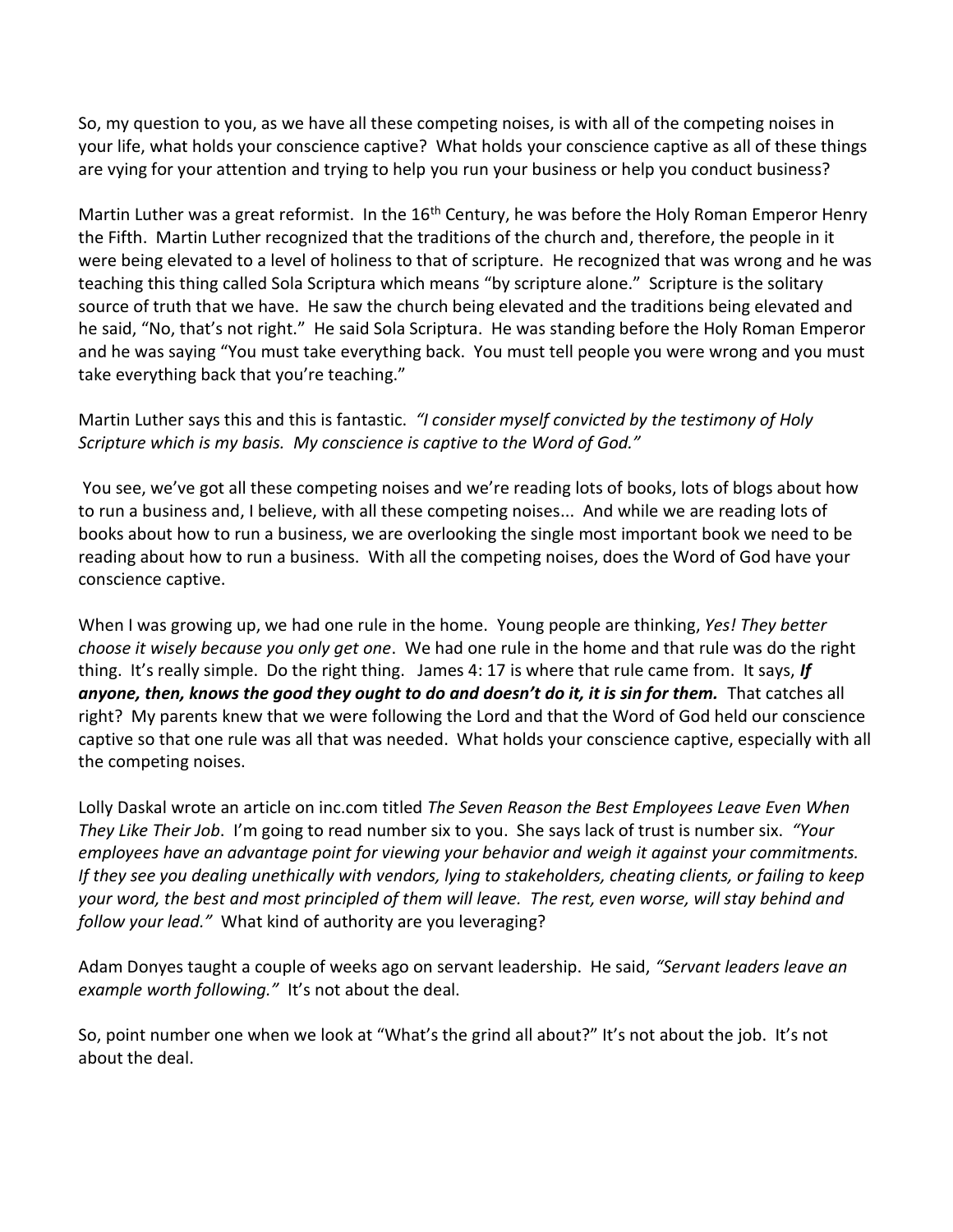**3. It's not about you**. Leaders in the workplace, those with authority in the workplace, it's not about you. This is hard because it can sure seem like it, can't it? If people are having to come to you for your opinion, for your permission, for your advice and you're having to make the call, it can sure seem like it's about you. When you are a central figure in the workplace, with that authority, it can seem like it's about you, but it's not about you.

Here's the thing also. When you are granted some level of authority… Your superior says you're getting this promotion or they need you to lead this group in this project or whatever authority is granted to you… or you have someone that comes into your store that says "I need you to educate me on this because I don't know anything about this…" When you are granted some level of authority, you should feel a bit of a burden.

Authority should bring with it a little bit of a burden and if it doesn't, you may need to check your pride. Authority can be a precursor to pride and as pride creeps in, we can start demanding respect. There are two kinds of respect. One is respect which is faked because it is demanded by a pushy boss. The other is respect which is naturally granted because it is commanded by a noble leader by their words and actions. There are two kinds of respect: that which is demanded and that which is commanded. Two very different types of respect that can be given.

Look at this picture of this turtle (picture of a turtle balancing on a fence post). I must be coldhearted. When I showed my wife this picture, she said, "Aww, there's a turtle on top of the post." I just see a turtle and he's on the post. She said, "Poor guy." And you guys feel the same way.

Alex Haley said, "If you see a turtle on top of a fence post, you can be certain that he had help getting there." True. That's pretty obvious, but very true. Those with authority in the workplace, leaders in the workplace, this is us, this is you. Anybody that has authority, you're on a fence post and you had help getting there. I'll bet if you look at your past, at the path to where you are, sitting on this fence post, you can come up with a long list of those that have helped hoist you up onto this fence post where you sit. It does good to check our pride to remember that we have had help getting to where we are up on this fence post.

Here's the other thing I add to Mr. Haley's comment. If this turtle wants to go anywhere else, he's going to need some help because if he tries to get there on his own, it's going to be a pretty ugly landing.

Let's look at what scripture has to say about "It's not about you." In Philippians 2 says, *[3](http://www.studylight.org/desk/?q=php%202:3&t1=en_niv&sr=1) Do nothing out of selfish ambition or vain conceit. Rather, in humility value others above yourselves, [4](http://www.studylight.org/desk/?q=php%202:4&t1=en_niv&sr=1) not looking to your own interests but each of you to the interests of the others.* Count others more significant than yourselves, looking also to the interest of others. There are a lot of others around us in the workplace. There is a lot going on around us in the workplace and if we are not perceptive, we will miss it.

Let me show you what I mean by count others more significant than yourselves and looking out for the interests of others. If you are more concerned about your retirement plan than you are about being a part of this team that you're leading and helping them to lead out, serving with excellence in a culture of excellence, then you are counting yourself more significant than others.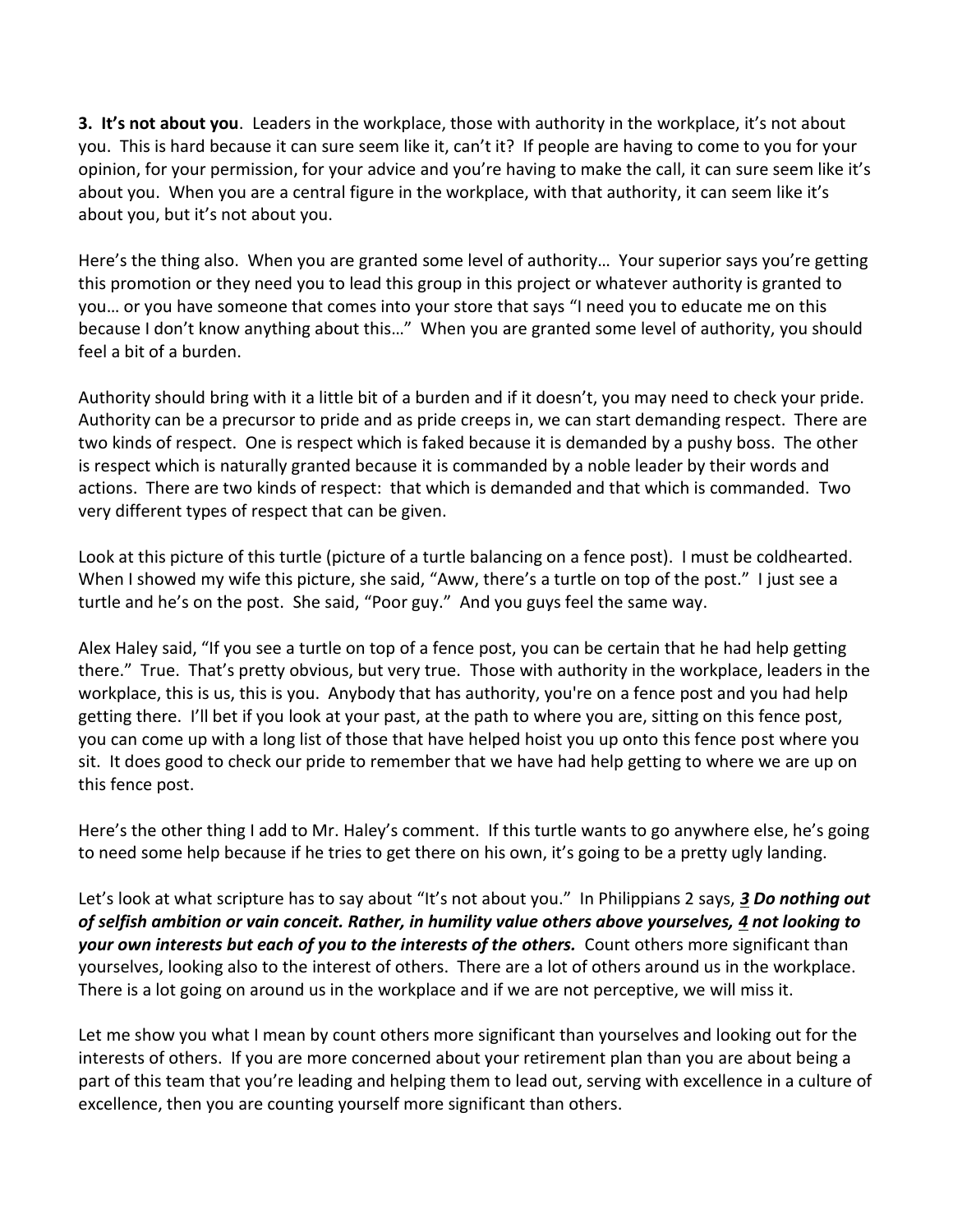If you're thinking more about your next promotion, the next rung on the ladder than you are realizing there are a lot of people around you that have physical needs, emotional needs, spiritual needs, and you are not perceptive to these, but you're thinking more about the next job promotion, you're considering yourself more significant than others.

If you're more concerned about your reputation and what you might look like than you are to take care of some jobs around the workplace that you might think of as below yourself… "There are people that do this; this isn't something I do," then you are counting yourself as more significant than others.

You see, it's not about you and as we ask this question again… "What's the grind all about?" It's not about the job. It's not about the deal. Leaders and those with authority, it's not about you.

**4. It's about people**. The grind is about people. Business always involves people so it's always personal. Let's look at what Ecclesiastes had to say. We looked at earlier. I told you to highlight this and this was why. We were going to come back to it. Ecclesiastes 3: 11. Right in the midst of this passage that we just read about the grind, about work and that work is a blessing, it says this: *[11](http://www.studylight.org/desk/?q=ec%203:11&t1=en_niv&sr=1) He has made everything beautiful in its time. He has also set eternity in the human heart…* Why is that? It's because it's all about people. Guess what? People are eternal. God has planted into our hearts eternity so we understand… It's hard to comprehend, it's hard to get our minds around eternity, but we get it. We know what forever means and God planted that there in the midst of this passage about the grind so we understand what the grind is about and it's about people. Why? It's because people are eternal.

The Civil War of the United States ended in the spring of 1865 and it's estimated that about six or eight battles were fought after the official end of the Civil War. Isn't that crazy? Can you imagine? Especially being on the winning team and finding out you just fought this blood battle and you had already won the war. I get it; information didn't travel as fast. Abraham Lincoln didn't have a Twitter account like Trump does, so he couldn't get that information out there quickly to know they had won the war and could stop battling.

Here's the thing. Christians, followers of Jesus, every day, we fight battles in a war we've already won. Every day, we are fighting battles in a war we've already won.

Ephesians 6 say this: *[12](http://www.studylight.org/desk/?q=eph%206:12&t1=en_niv&sr=1) For our struggle is not against flesh and blood, but against the rulers, against the authorities, against the powers of this dark world and against the spiritual forces of evil in the heavenly realms.* What does that look like in the background of what's going on in our job and in our life. In the background, there are battles that are being fought that we're involved with every day. It's in the background and we don't see it, but it plays out in our interactions with other people every day.

If you were here last month and heard Alex Himaya preach, he ended his message with a powerful prayer over all kinds of evil that exists. He went on and on and on and as we went on, he mentioned evils that I didn't even realize existed. He went on and just declared victory over these evils. He prayed over a spirit of fear, bitterness, self-pity, self-hatred, racism, greed, gluttony, lust, idolatry, jealousy, and he went on and on and on.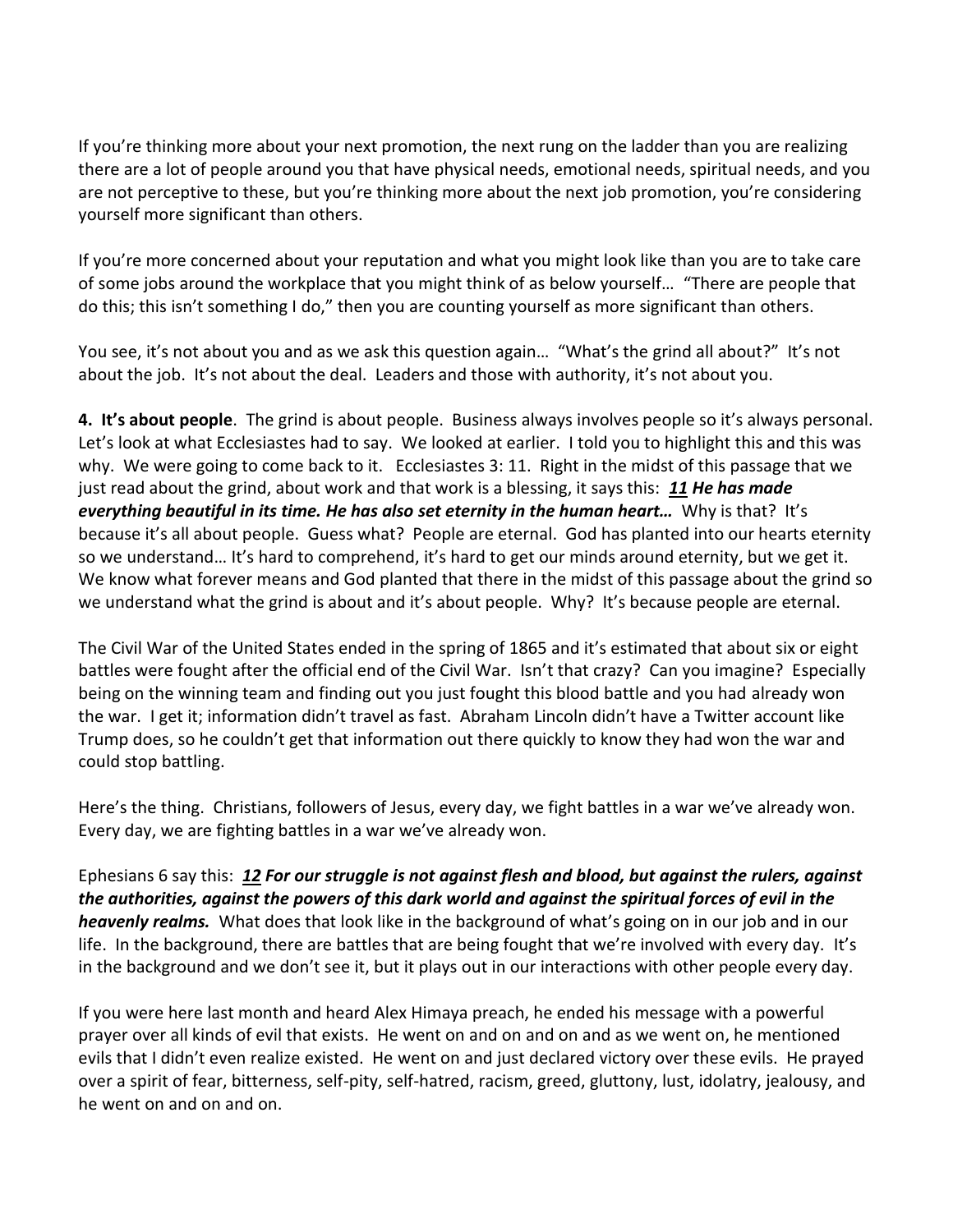Now Alex Himaya is great; I think he's fantastic. He's a great pastor, he has a large healthy church in Tulsa, Oklahoma that he leads. He speaks all over the United States, but he was not able to pray that prayer and declare that victory because of any of that, but because of one thing. He has received Jesus and therefore has the Holy Spirit. He was able to declare victory over all of those spirits of evil because he has the Holy Spirit in him. The same power that raised Christ from the grave, he has that to declare the victory.

**5. All Christians have authority in the workplace**. Every single one of you that has Jesus has the Holy Spirit, and therefore you have authority in the workplace. I want you watch a video clip of one of my favorite scenes of any movie of all time.

## [video plays]

I just love that. Isn't that awesome? That's so good. If you've never seen that before…. Indiana Jones is standing there and this other guy looks like a bad dude. Indiana Jones is in trouble. He is in some deep septic. He's facing an evil that looks really mean. The thing is, that evil doesn't realize that he's brought a knife to a gunfight. Literally, he's brought a knife to a gunfight.

Christians, this is how we have authority in the workplace. The enemy is picking fights with us, he's picking battles with us in this Ephesians 6 realm and he's swinging this knife all the time and he's brought a knife to a gunfight. We've won the war. This battle? It doesn't matter. By the way, I've got a gun and he's got a knife.

What does that look like in the workplace? How does Satan swing his knife in the workplace? He stirs up dissension among the co-workers, among the company, among all of the employees and employers. He's swinging his knife as he's planting seeds of gossip throughout the workplace. He's creating deceit to lie and cheat either within the company or even to your competitors. He's swinging his knife to create dissatisfaction. "They don't appreciate me around here." "I'm not appreciated." "I haven't had the promotion I should have gotten a long time ago." "People don't appreciate me around here."

He stirs up discouragement. "I'm not near as far along in my career as I thought I would be." "I'm not doing near the things or as much as I thought I would be." There's Satan, like an idiot, swinging his knife. And, Christians in the workplace, you see him swinging this knife and he's picking this fight and you end it because you pop him with a single round right between the eyes.

So, what does that look like in the workplace? We declare, in Jesus' name, that we will not propagate gossip. We declare, in Jesus' name, that we are going to act with integrity; we're not going to cut corners, not going to cheat, and we're not going to lie. We declare, in Jesus' name, that we are going to stay faithful to our spouses. How about that knife? We are going to stay faithful to our spouses, not only in our actions, but also in our thoughts and our words because we are around people of the opposite sex quite a bit. We declare, in Jesus' name, that Satan is powerless, that he's brought a knife to a gunfight, and he can't win. Christians, this is how you leverage your authority in the workplace.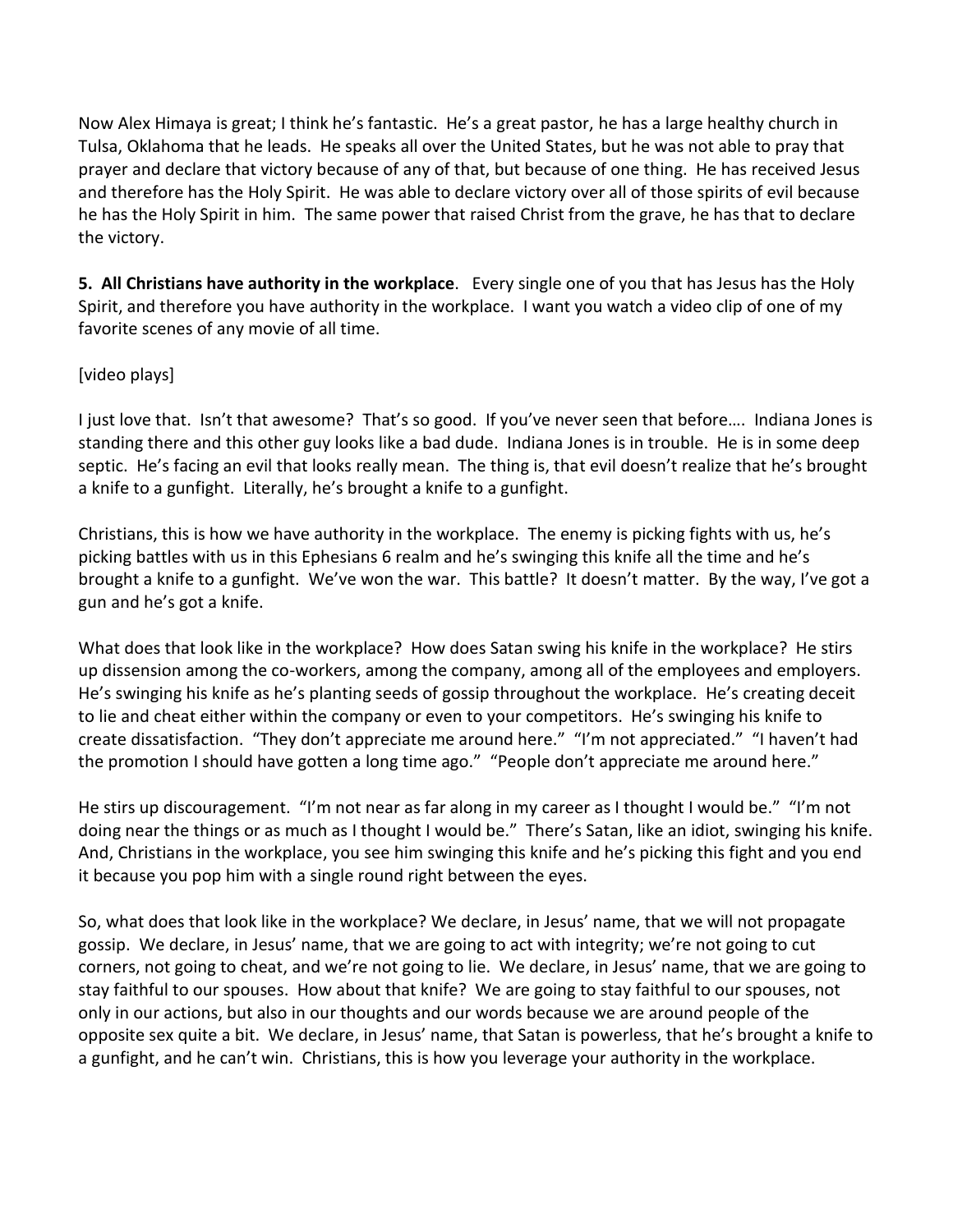And when we live like that, it looks different. We've all seen the championship game. We love sports in our country. We love the championship game where you see the two teams. One is dejected in defeat and the other is elated in victory. You know the scene that I'm talking about. Here's a picture of what it might look like. Something you're familiar with is the team that has won the championship; it's over. They've had the last out, the game is over, and the victory is theirs. I used the Cardinals because I couldn't remember who won the World Series last year. Okay… It was the Cubs. But then the Cardinals have won so many that a picture was really easy to find, so... It's the Cardinals; they've won a lot of World Series.

They've won, it's over, the victory is theirs. You don't see the Cardinals or the Cubs in their locker room after a championship win, tip toeing out, looking back out on the field to double check the scoreboard. It's done and they are celebrating in victory.

Christians, this is how we should be living – in victory over the evil and victory over these fights that the enemy tries to pick with us – because it's over, we've won.

What happens is other's take notice. When we are living like this, it looks weird. If these guys acted like this all the time… But, if we act like this as followers of Jesus in the workplace, with victory over all kinds of evil, people take notice. And you'll get one of two reactions. One is they are a follower of Jesus and they know and they recognize the victory in you and they know the hope that is in you and they will follow your lead. Servant leaders leave an example worth following. Or the second is they don't and they say, "Why in the world do you act like this? I don't get it. I don't understand why. You could have taken your competitor out. You could have cut this one corner of integrity that everyone else in the world would have done and you would have taken them out and you would have launched your company into success." "You could have had that promotion. You could have thrown that employee under the bus, the same one that's been dogging you your entire time here at this career. You could have done it and everyone would have expected it. Why don't you? Why don't you act like everyone else?"

Here's the thing also. When we act in that way, when we conduct our business in that way, with vile practices, when you lay your head down at night, you're going to wonder who's going to stab you in the back tomorrow because you're playing the game with a knife. But when we conduct our business with integrity and as God has designed, we will lay our head down at night, thinking it doesn't matter what tomorrow brings because we know God has our back. Conducting business his way with integrity.

So, people will say, "Why are you acting like this? I don't get it." When they do, you get the opportunity to live out 1 Peter 3: 15 – *[15](http://www.studylight.org/desk/?q=1pe%203:15&t1=en_niv&sr=1) But in your hearts revere Christ as Lord. Always be prepared to give an answer to everyone who asks you to give the reason for the hope that you have. But do this with gentleness and respect…* Boy, isn't that key. They don't get it. They don't get why you act like you do. And when you answer it, you have to answer with gentleness and respect.

That's one of the reasons I love coming to church on Sunday. We gather with a body of believers in victory. We come together here at Woodland Hills and we live out the five purposes of the church: worship, fellowship, discipleship, ministry, and evangelism. And that's us celebrating every Sunday as